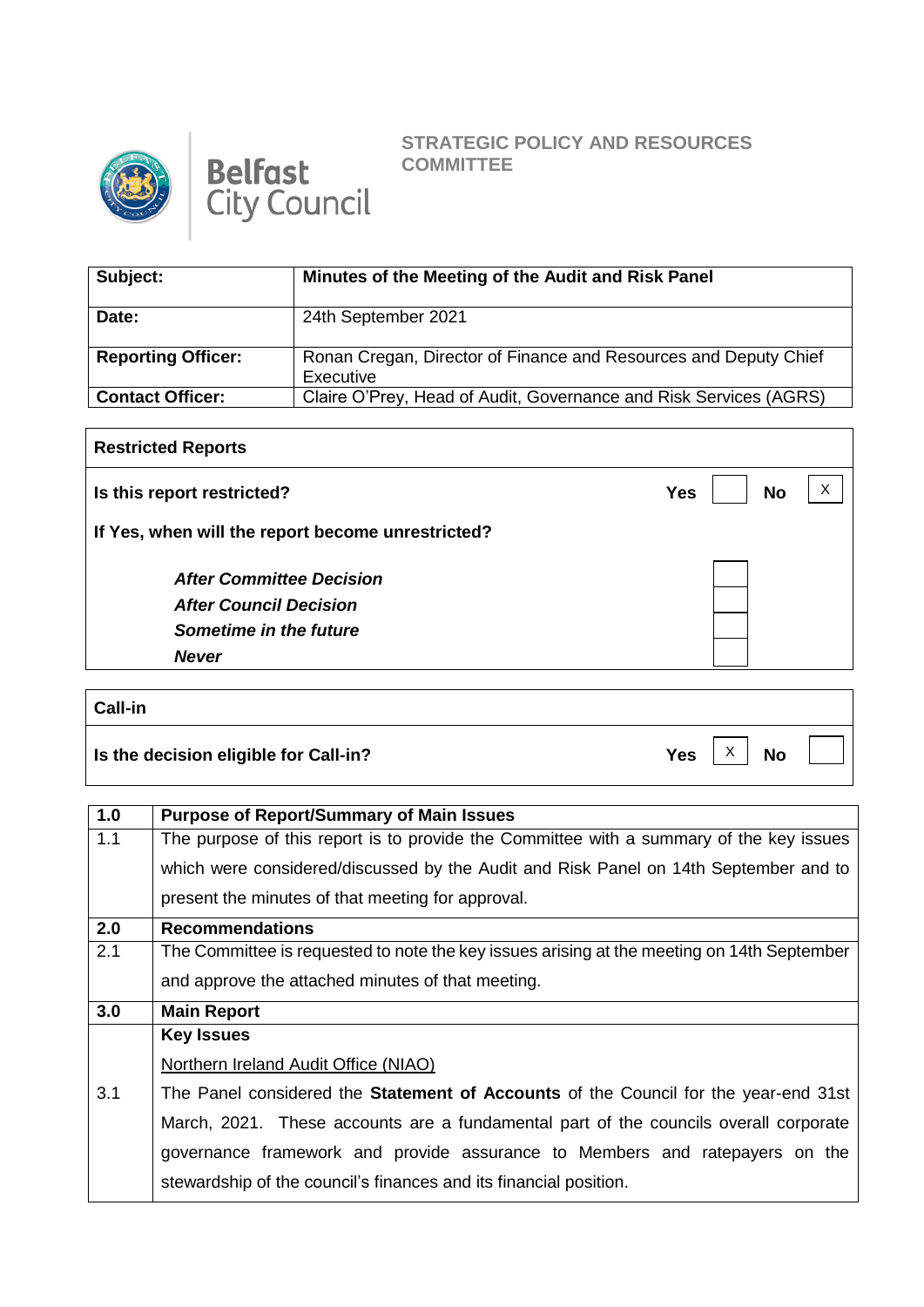- 3.2 The NIAO Director informed the Panel that their audit of the accounts is almost complete and on the basis of the work completed to date, the Local Government Auditor (LGA) will report on the 2020/21 financial statements with an **unqualified audit opinion.** The Panel expressed their thanks to the Finance team and the NIAO particularly as the previous audit was only completed in December 2020 due to the pandemic.
- 3.3 The Panel considered the **draft Report to those Charged with Governance for 2020/21**, which outlines the system / control issues arising from the NIAO audit. The draft report contained only **1 recommendation for management action, which is priority three (i.e. issue of a minor nature which represents best practice)**, relating to a cut off issue with invoices. The Panel considered the update provided by the Local Government Auditor, including the uncorrected misstatements identified by the NIAO. After considering materiality, impact on the net position and the amount of work required to update the accounts at this stage, the Panel decided not to correct these misstatements.

#### **Audit and Risk Panel**

3.4 In line with recommended practice the work of the Audit & Risk Panel has been supported by the attendance and input of an external member, Geraldine Fahy. Ms Fahy is a source of expertise on audit and finance related matters, augmenting the skills / experience provided by Members. The Panel **agreed to extend the contract with the external member** for an additional two years, in line with the relevant legal agreement.

### **Key reports**

3.5 The Panel noted the **progress being made against the annual audit plan**, with four audits finalised in the period July - August 2021 and how there have been a number of requests to defer audits to later in the year. The Panel stressed the need for no further hold ups and asked the Head of AGRS to ensure that delivery of the audit plan stayed on track. Regarding a recent internal audit of compliance with policies on **gifts and hospitality and conflict of interest**, the Panel received an update from management on the progress being made to implement the recommendations arising. The Panel also received an update on the work being done to investigate matches arising from the **National Fraud Initiative**.